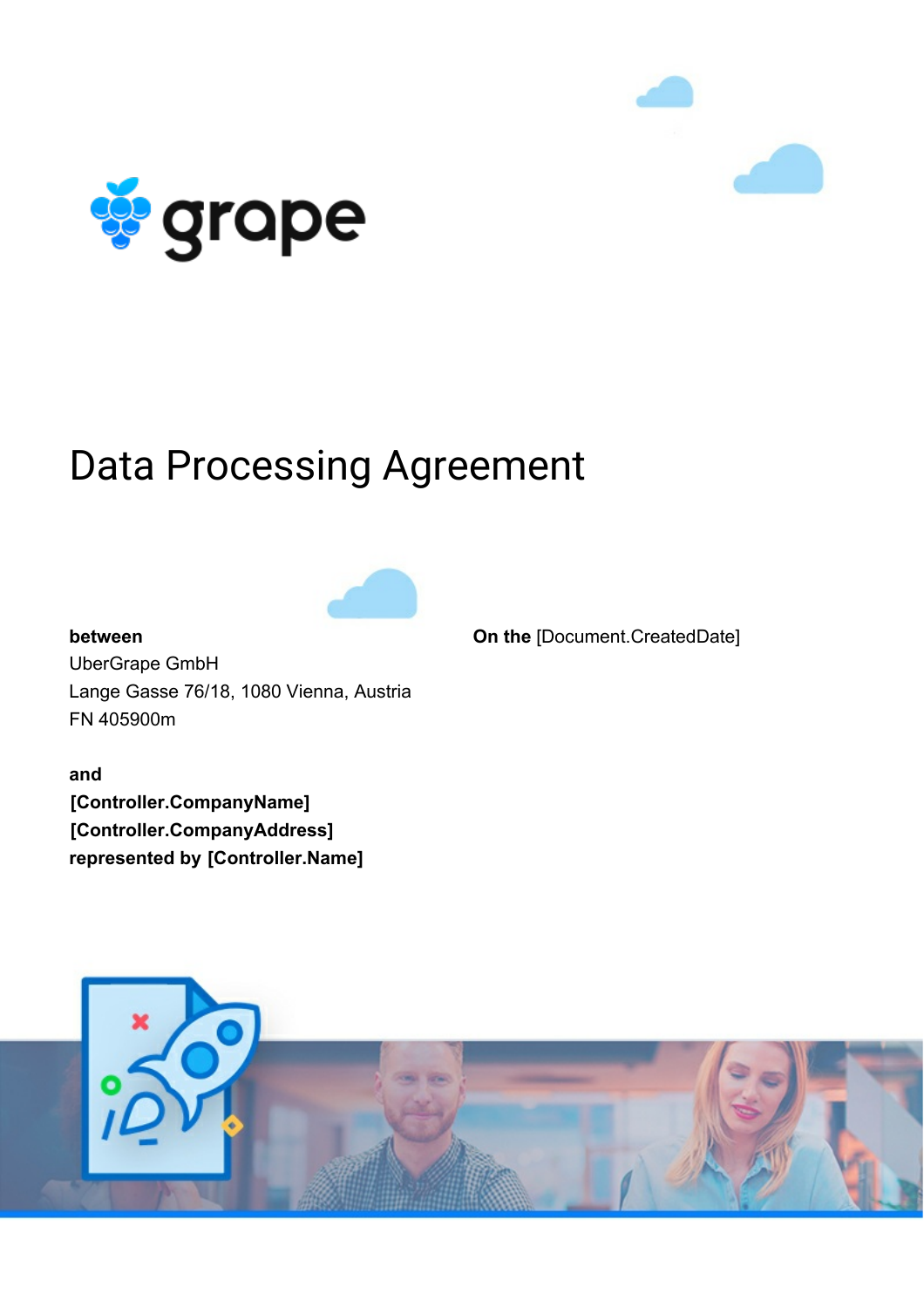

# DEFINITIONS

| Controller | Controller means [Controller.CompanyName] with its business<br>address [Controller.CompanyAddress], represented by<br>[Controller.Name]                                                                                                                                                                                                 |
|------------|-----------------------------------------------------------------------------------------------------------------------------------------------------------------------------------------------------------------------------------------------------------------------------------------------------------------------------------------|
| Processor  | This Contract is a contract according to Art 28 of the GDPR.<br>Processor means UberGrape GmbH (Brand Name: "Grape"), an<br>Austrian limited liability company, with its seat in Vienna and its<br>business address Lange Gasse 76/18, 1080 Vienna, registered<br>with the Vienna Commercial Court under registry number FN<br>405900m. |
| Grape      | The product that the Processor is offering                                                                                                                                                                                                                                                                                              |

# Preamble

- 1. **Processor**. The Processor operates a project messenger software as a service ("Product").
- 2. **Principal Contract**. The Parties made an agreement over the use of the Product (https://www.chatgrape.com/terms-of-service/) (the "Principal Contract"). This contract amends the Principal Contract.
- 3. **Subject**. In fulfillment of the Principal Contract the Processor processes personal data of the Controller and of the Controller's employees, freelancers and similar contributors of content, in each case at the Controller's order. This Contract regulates rights and obligations of the Parties concerning the fulfillment of the Principal Contract.
- 4. **Processor**. This Contract is a contract according to Art 28 of the GDPR.

## **ART I.** Definitions

1. In this Contract, except where a different interpretation is necessary in the context, capitalized terms shall have the meaning assigned to them in the section entitled "Definitions" set forth in Schedule § I.1.

## **ART II.** Details of the Processing

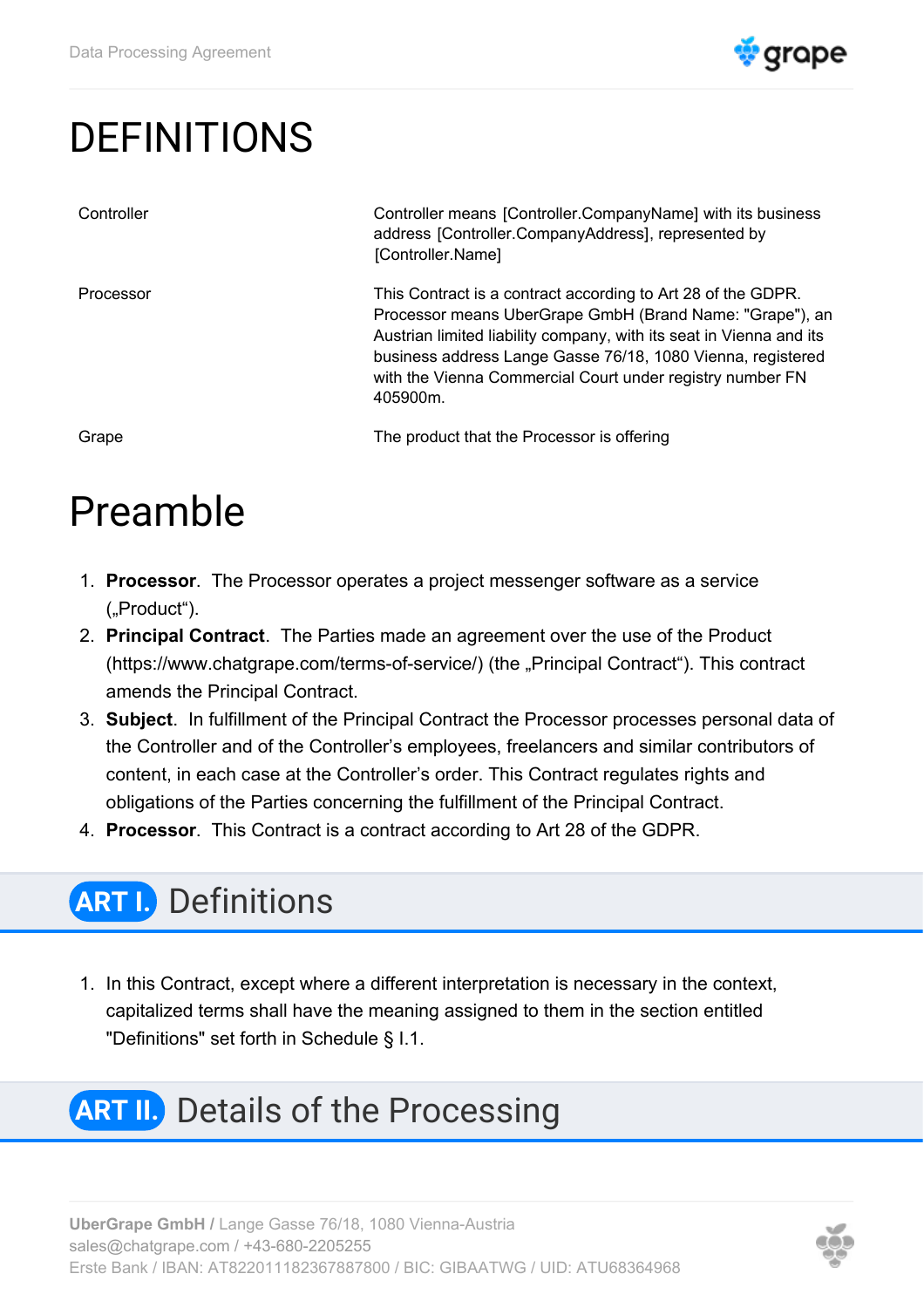

- 1. **Subject**. The subject of this Contract is the provision of the Product.
- 2. **Categories of Data**. For the provision of the Product the categories of data listed in Schedule § II.2 (the "Data") are processed.
- 3. **Way and Purpose**. The Processing is performed in the way and for the purposes described in Schedule § II.3.
- 4. **Categories of Data Subjects**. The Processing concerns categories of Data Subjects as set forth in Schedule § II.4.
- 5. **Duration**. This Contract is binding for the duration of the Principal Contract. During the duration of the Principal Contract this Contract can only be terminated for good reason. If the Principal Contract is terminated by a Party this Contract ends automatically. The obligation pursuant to § V.2 continues to exist even in case of termination.

## **ART III.** Place of Processing

1. The Processing of Data partially takes place outside the EU and the EEA. Countries, in which the Processing takes place, and the basis for an appropriate level of data security are listed in Schedule § III.1.

# **ART IV.** Rights and Obligations of the Controller

- 1. **Assignment**. The Controller is a Controller within the meaning of Art. 4 sec 7 GDPR and has instructed the Processor with the Processing of Data.
- 2. **Right to Information**. The Controller has the right to receive all information required to prove compliance with the Processor's obligations listed in Art. Error: Reference source not found and to perform reviews, including inspections, by himself or through an assigned investigator.

# **ART V.** Rights and Obligations of the Processor

- 1. **Processing**.
	- 1. The Processor will process Data solely upon the Controller's prior written instruction. This also applies to (i) the transfer of Data to a third country or to an international organization and (ii) the Processing of Data for the Processor's own purposes.
	- 1. § V.1(a) does not apply to the Processing of Data, if the Processor is legally obliged to

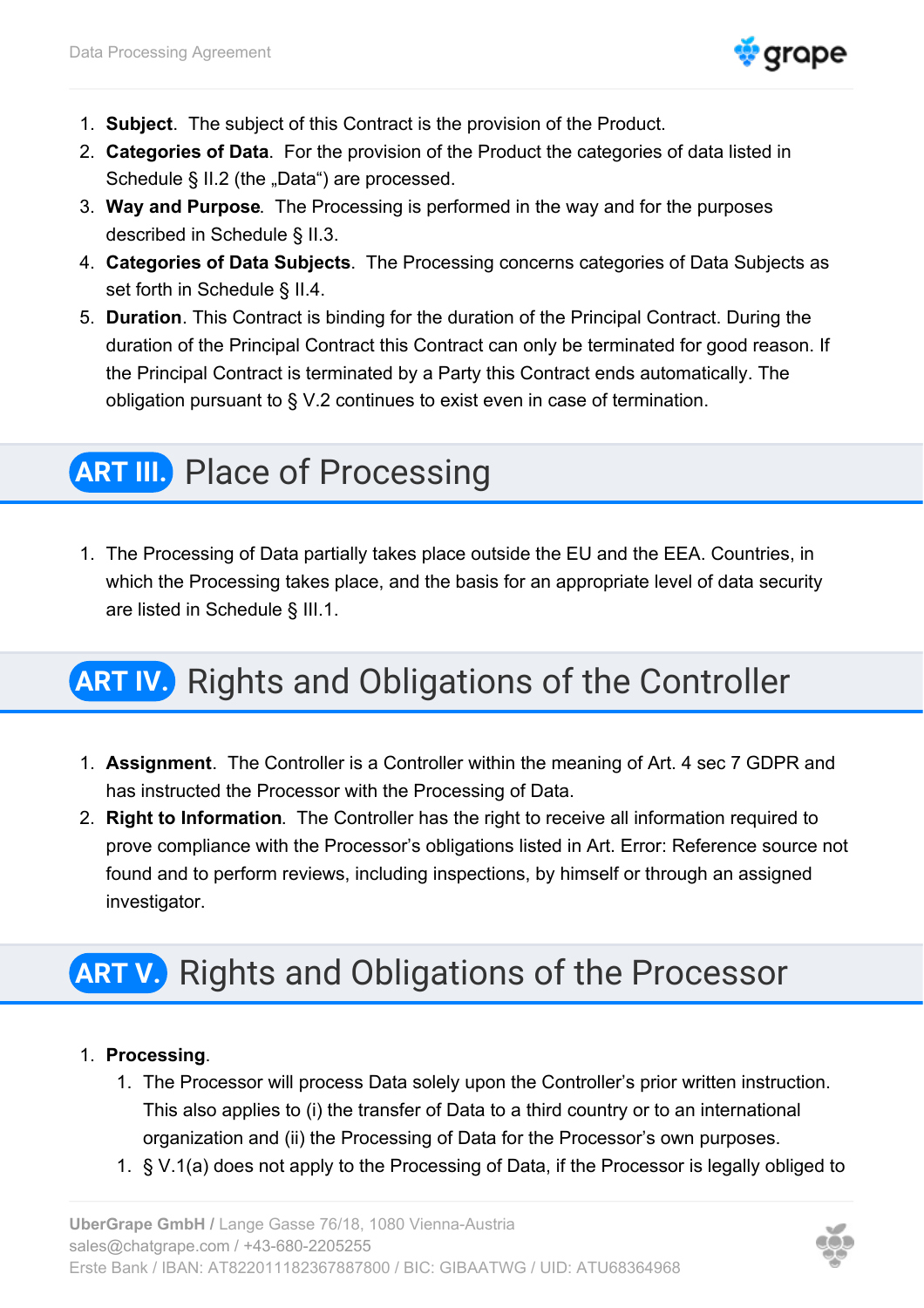

do so. In these cases the Processor informs the Controller about its obligation before Processing, if no important public interest prohibits such information.

2. **Data Confidentiality**. The Processor and his coworkers are obliged to maintain data confidentiality pursuant to Art 6 of the Austrian Data Protection Act in the version of May 25, 2018. The Processor must contractually bind his employees to maintain data confidentiality, if they are not legally obliged to do so already. This obligation has to remain in effect even if the employment relationship is terminated. The Processor declares to comply with these obligations.

#### 3. **Technical and Organisational Measures**.

- 1. The Processor declares explicitly to have taken the necessary measures to obtain security of Processing of Data according to Art. 32 GDPR. A complete list of those measures can be found in Schedule § V.3(a) (the "Measures").
- 2. Should any change of the Measures reduce the safety standard regarding the Processing of Data, the Processor will coordinate these changes with the Controller.
- 3. The Controller has the right to be informed about the actuality of the Measures and to obtain a copy of the current version of those Measures by the Processor.

#### 4. **Support of the Controller**.

- 1. The Processor will support the Controller as far as possible, by taking appropriate technical and organizational measures, to fulfill the Controller's obligation of responding to the requests of data subjects according to Art. 3 GDPR. Should such a request have been sent to the Processor instead of the Controller by accident, the Processor shall forward it to the Controller immediately and inform the applicant about this proceeding.
- 2. The Processor shall, considering the nature of the processing and information available, support the Controller to fulfill its obligations under Art. 32 to 36 GDPR (guaranteeing the security of Processing, notifications or communications to the supervisory authority or data subjects, data protection impact assessment including prior consultation).
- 5. **Processing after Termination**. When the Processing of Data is finished, the Processor shall, depending on the Controller's decision, either return to it or delete all Data. This does not apply, if the Processor is legally obliged to store the Data.
- 6. **Obligation to Inform**. The Controller ensures the execution of the right to information pursuant to § IV.2.
- 7. **Unlawful Instructions**. The Processor will inform the Controller promptly, if it considers an instruction to be unlawful under the data protection legislation of the EU or applicable law of member states.
- 8. **Record of Processing Activities**. The Processor keeps a record of Processing activities pursuant to Art. 30 GDPR.

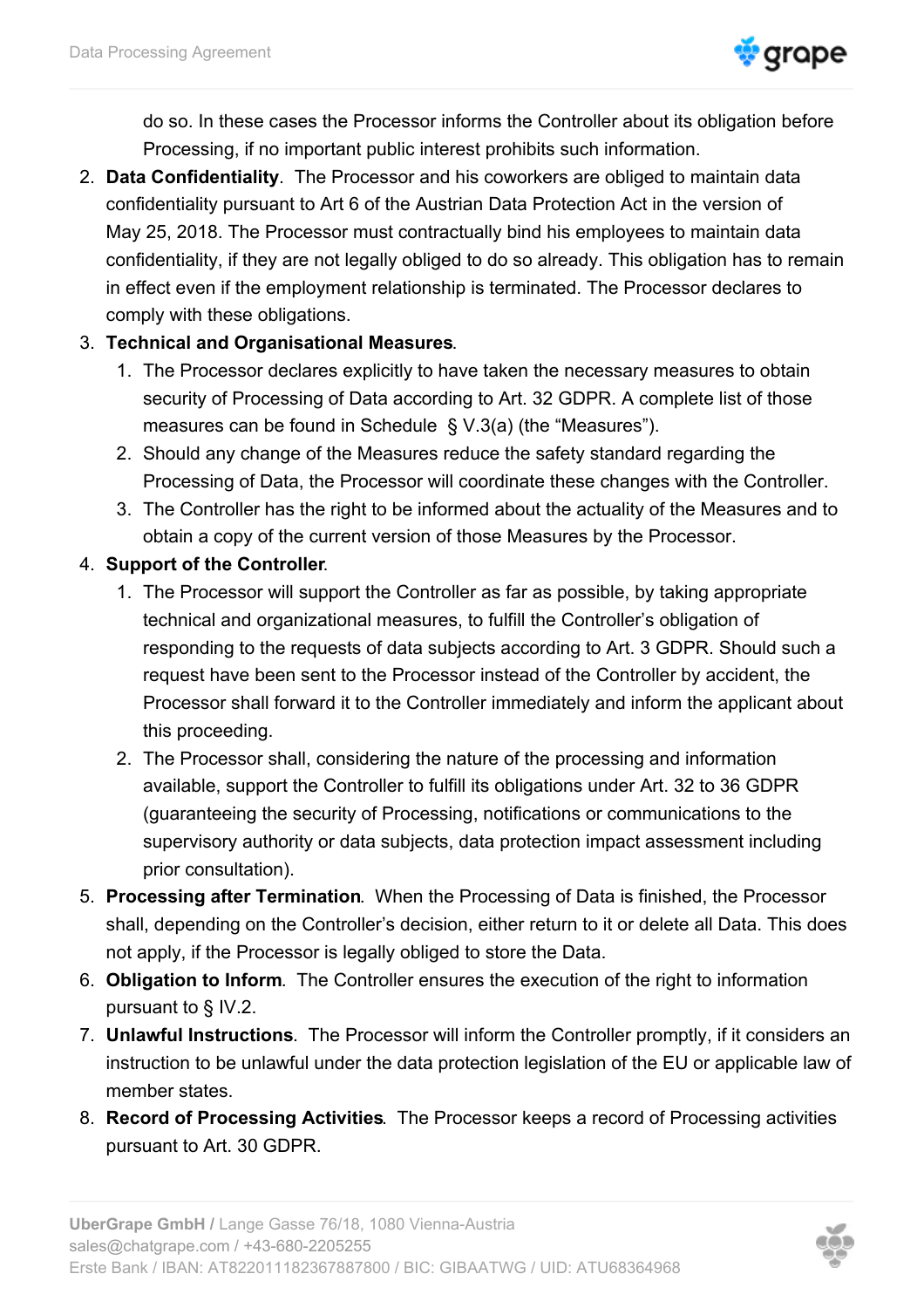

# **ART VI.** Sub-Processor

- 1. **Right to Engage Sub-Processors**. The Processor has the right to engage another Processor for the operation of the Product (a "Sub-Processor"), including the Processing of Data, without the Controller's previous consent. In the case of an intended change regarding the Sub-Processor, the Processor will inform the Controller in due time.
- 2. **List of Sub-Processors**. A list of all currently engaged Sub-Processors can be found in Schedule § VI.2.
- 3. **Obligations**. In case a new Sub-Processor is engaged, the Processor concludes all required agreements according to Art. 28 sec 4 GDPR with the Sub-Processor. These agreements must bind the Sub-Processors to the same data safety obligations as determined in this Contract, especially concerning guarantees for appropriate technical and organizational measures.
- 4. **Liability**. If a Sub-Processor does not comply with its data safety obligations, the Processor is fully responsible for the compliance with these duties to the Controller.

## **ART VII.** Final Provisions

1. The clauses in Schedule § VII.1 concerning governing law, form, and other regulations stated therein are applicable.

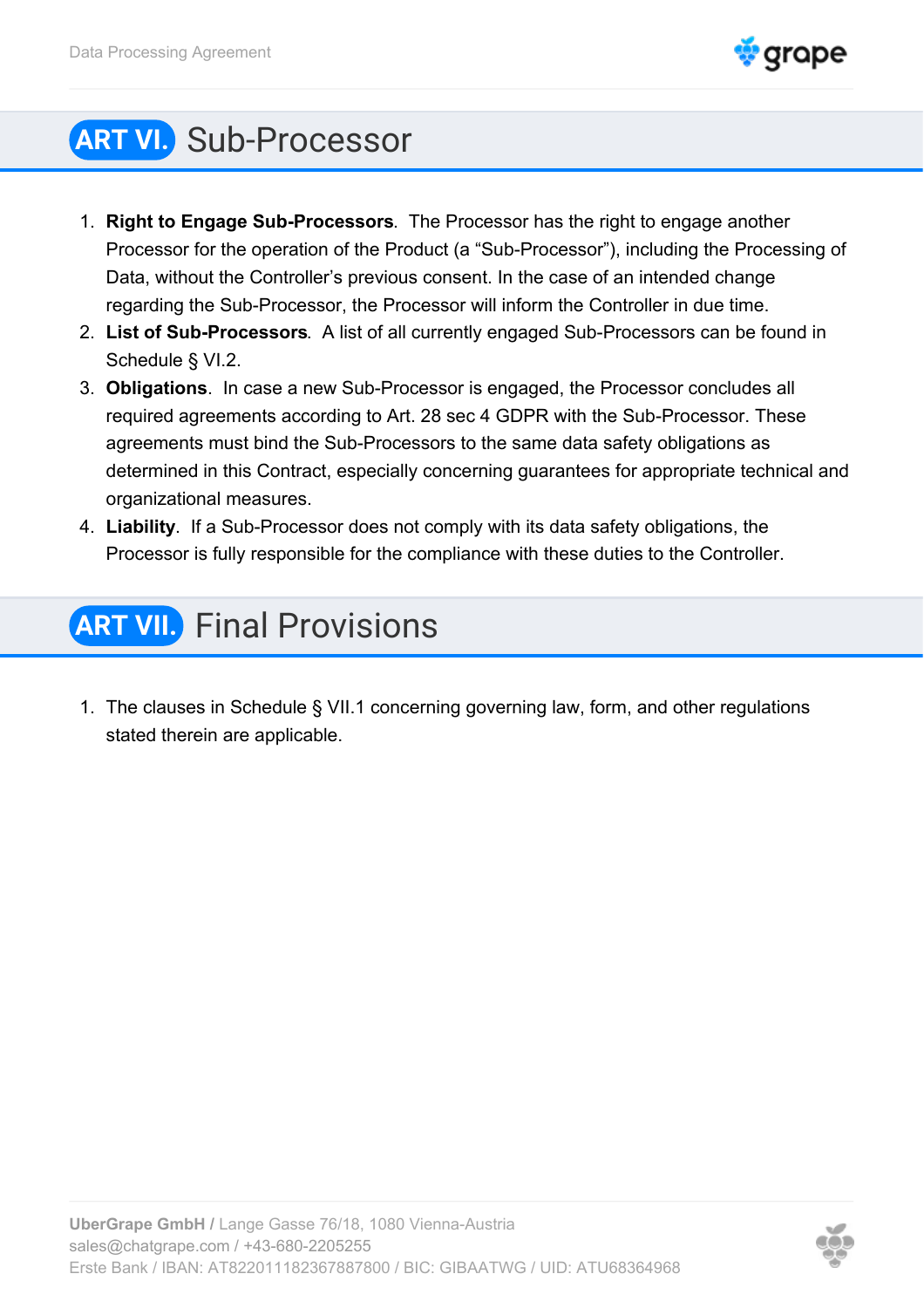

Vienna, on the [Document.CreatedDate]

\_\_\_\_\_\_\_\_\_\_\_\_\_\_\_\_\_\_\_\_\_\_\_\_\_\_\_ \_\_\_\_\_\_\_\_\_\_\_\_\_\_\_\_\_\_\_\_\_

\_\_\_\_\_\_\_\_\_\_\_\_\_\_\_\_\_\_\_\_\_\_\_\_\_\_\_ \_\_\_\_\_\_\_\_\_\_\_\_\_\_\_\_\_\_\_\_\_

**UberGrape GmbH**

**Name: [Processor.Name] Title: [Processor.Role]**

[Processor.CompanyName]

**Name: [Processor.Name]**

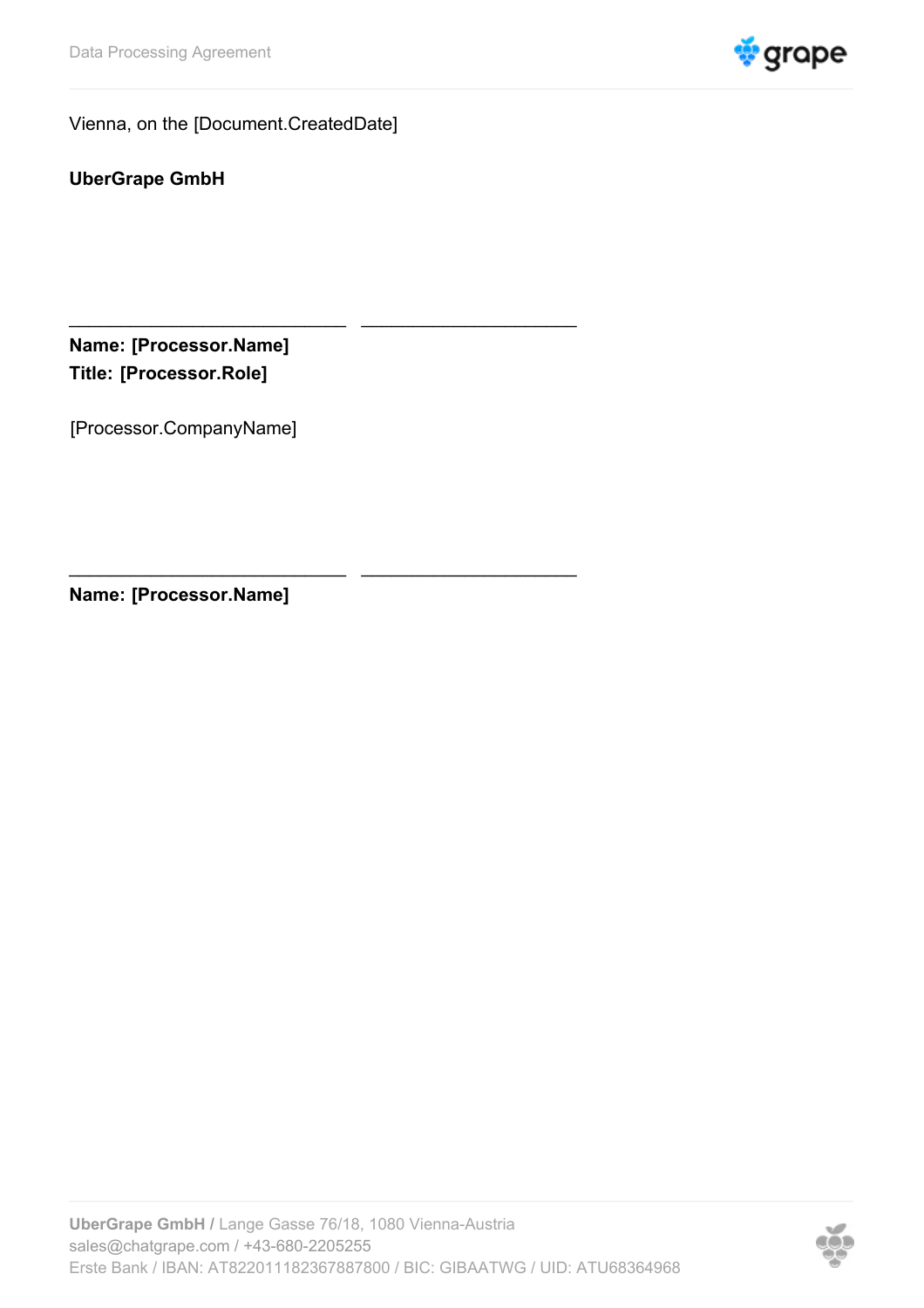

## Schedule § I.1 **Definitions**

| <b>GDPR</b> | GDPR means the EU-regulation 2016/679 of the European Parliament and of<br>the Council of 27 April 2016 on the protection of natural persons with regard to<br>the processing of personal data and on the free movement of such data, and<br>repealing Directive 95/46/EC (General Data Protection Regulation). |
|-------------|-----------------------------------------------------------------------------------------------------------------------------------------------------------------------------------------------------------------------------------------------------------------------------------------------------------------|
| Processing  | Processing means Processing of Data according to Art. 4 Z2 GDPR.                                                                                                                                                                                                                                                |

### Schedule § II.2 Categories of Data

- 1. Communication data: userid, timestamp and content of messages sent on Grape.
- 2. User/employee data

## Schedule § II.3 Type and Purpose

- 1. Types of Processig: collection, storage, organization, transmission, recording, structuring, adaptation or alteration, retrieval, consultation, use, disclosure by dissemination or otherwise making available, alignment or combination, restriction, erasure and desctruction
- 2. Purposes of Processing:
	- 1. Fulfillment of the Principal Contract
	- 2. customer relations management (e.g. support);
	- 3. marketing for our own products (newsletters)
	- 4. personalizing your experience of the Services
	- 5. research and development
	- 6. communicating with you about the Services
	- 7. market, promote and drive engagement with the Services
	- 8. ensuring safety and security
	- 9. protecting our legitimate business interests and legal rights.

### Schedule § II.4 Categories of Data Subjects

Users who report a bug [Controller.DataSubjectsEmployees] [Controller.DataSubjectsCustomers] [Controller.DataSubjectsOther]

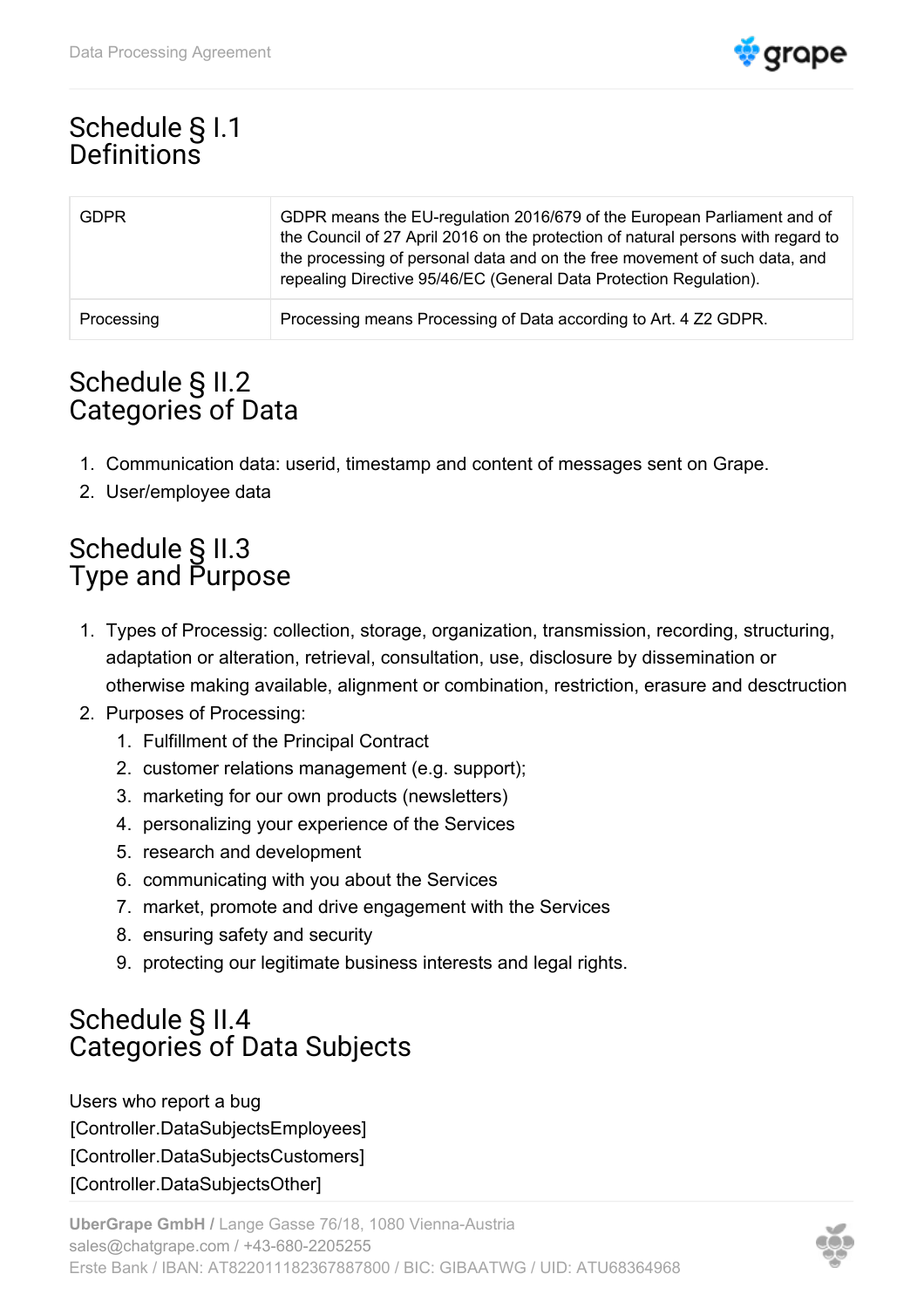

## Schedule § III.1 List of Countries for Data Processing incl. Foundations

- 1. Austria
- 2. Germany
- 3. Ireland
- 4. USA, based on the EU-US Privacy Shield pursuant Article 45 GDPR

## Schedule § V.3(a) Measures

#### 1. **Pseudonymization/Encryption.**

- 1. Google Analytics: IP Anonymization
- 2. Encryption of passwords for integrations in our database, if the integration requires us to authenticate with a password. Otherwise OAuth and similar techniques are used.

#### 2. **Confidentiality**

- 1. Entrance Control
	- 1. Servers in secure GDPR compliant datacenter with biometric access control and video surveillance 24/7
	- 2. Office
		- 1. Secure lock on the main door.
		- 2. Visitors are only let in if a person inside the company has invited them and is responsible.
		- 3. Security Camera filming the entrance
		- 4. No critical hardware in the office, all stationary computers have full-disk encryption enabled.
- 2. Admission Control.
	- 1. Access to servers only via SSH key file. No other access method.
	- 2. Website server physically separated from product servers
	- 3. Grape testing servers physically separated from Grape production servers and have only dummy data
	- 4. Configuration for production server (secret keys etc.) separated from code, versioned in Git only encrypted. Not available to developers.
- 3. Access Control.
	- 1. Processes for on-boarding and off-boarding employees and external staff, including giving them only necessary permissions on all affected systems.
	- 2. Access groups, based on teams, with individual permissions for people on all used
	- 3. systems.
	- 4. Regular checks where permissions and/or access is removed for individuals if not

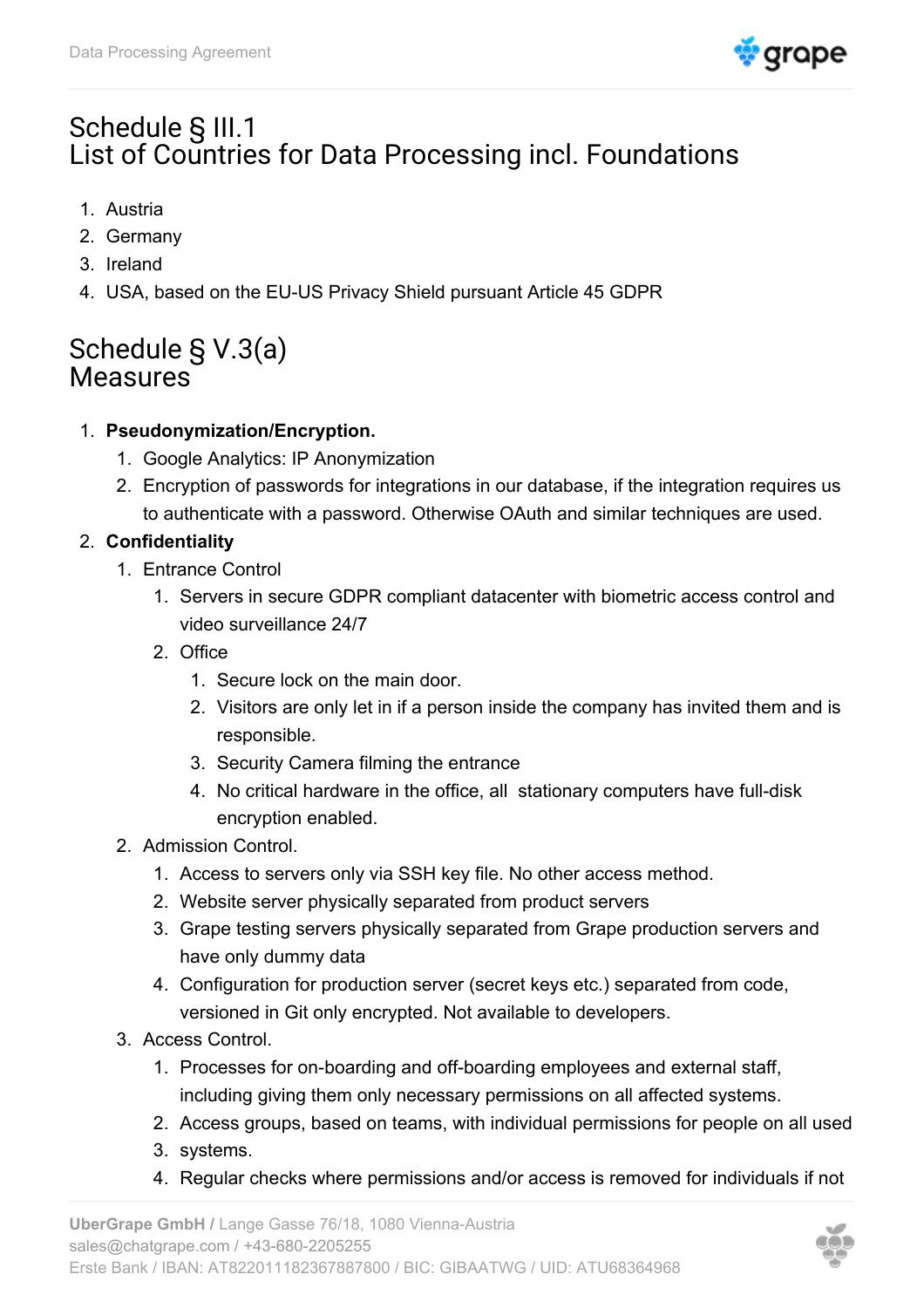

needed anymore

5. Deployments are verified via Developer's SSH key.

#### 3. **Integrity.**

- 1. Input Control.
	- 1. Administrative actions in the Admin-area are logged with the userid and timestamp
	- 2. Code changes and configuration changes are logged in Git with the username, email and timestamp
	- 3. Deployments to all servers are logged into our internal chat and into a separate log file with userid and timestamp.
- 2. Transfer Control.
	- 1. Communication to Grape servers is only possible via TLS (HTTPS/WSS), except for the redirect to HTTPS. HSTS headers are in place.
	- 2. Certificate pinning in the iOS App
	- 3. Data sent from Grape servers to sub-processors is only done over TLS.

#### 4. **Availability/Resilience.**

- 1. Linux system hardening process with Operations Team
- 2. Stateful firewall on all servers
- 3. Two-hourly backups of all databases, daily copy to a physically separated backup server. Additionally, GPG encrypted backups are copied daily to another server in a different location, at a different hosting provider.
- 4. Security report page to contact the processor to report an incident or vulnerability (GPG Email public key available for security researchers): [https://www.chatgrape.com/report/](https://chatgrape.com/report/)
- 5. Patching of very severe vulnerabilities (CVSS score 9-10) within 48 hours of a patch release for the operating system, the Grape code and for containers.
- 6. White-Box Code audits are done on request by external companies
- 7. Internal and external monitoring of main services, with alerting and employee on-call duty planning.

#### 5. **Restoration/Destruction.**

- 1. Restoration: All necessary data for restoration is in the backup. Recovery of our backups has been successfully tested. A full recovery takes 4 hours.
- 2. Destruction:
	- 1. Backups are deleted after two months automatically.
	- 2. The controller can delete the whole organisation on his own, with no steps required from the processor. Individual users will be deleted automatically when synced via  $AD \Box$  Manually managed users can be removed by the Controller with no steps required from the Processor.

#### 6. **Review.**

1. Assignment Control.

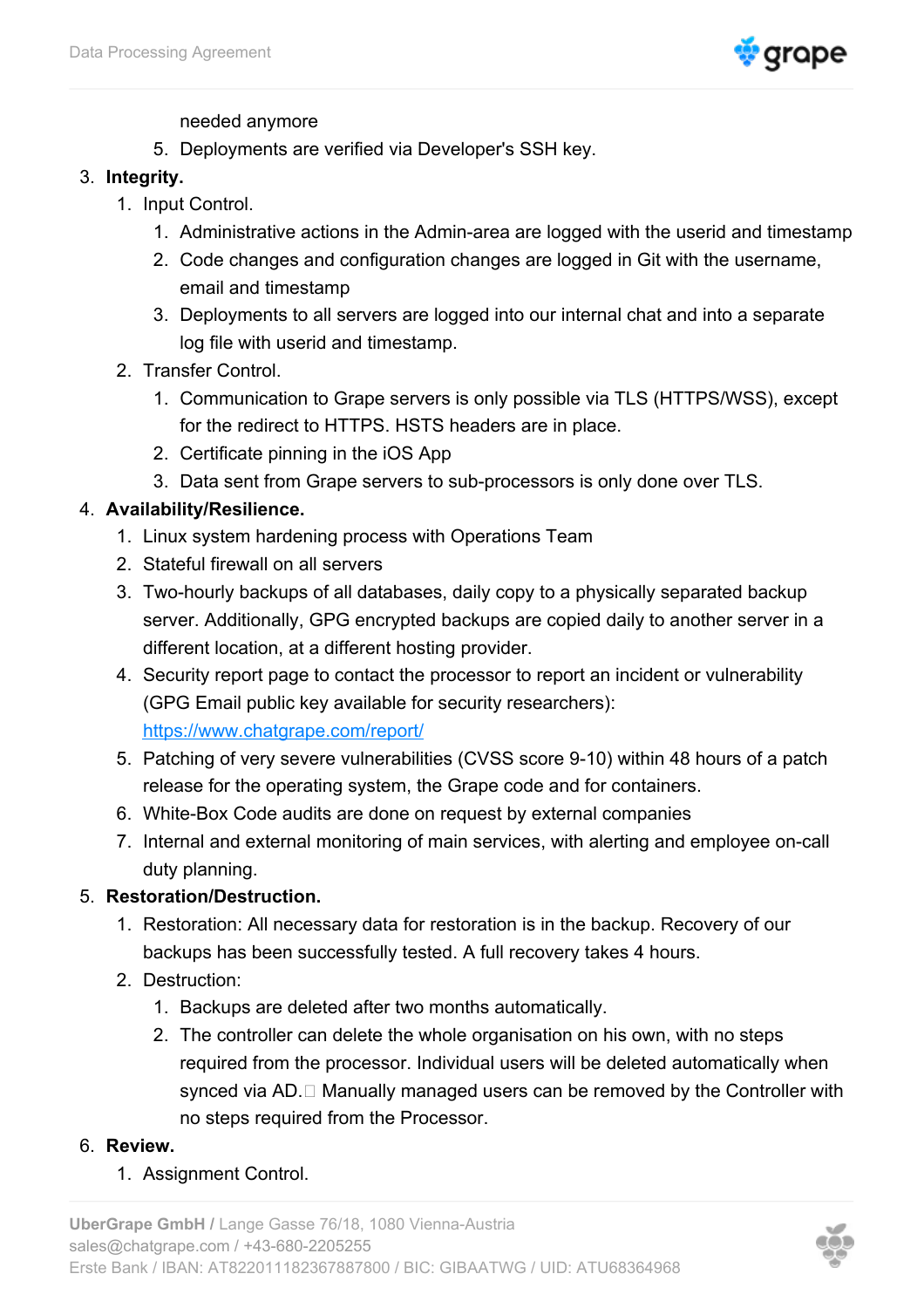

- 1. Data is only processed as instructed by the Controller in the Terms of Service and this Contract.
- 2. The controller can export his organisation's data (except private messages and groups) and delete his organisation's data at any time (self-service)
- 2. Miscellaneous.
	- 1. An incidence response plan is documented and a part of the team has been trained in detail how to properly respond to security incidences.
	- 2. A head of data protection has been appointed, see Privacy Policy.

### Schedule § VI.2 List of Sub-Processors

- 1. **Hetzner**: Hetzner Online GmbH, Industriestr. 25, 91710 Gunzenhausen, Deutschland
- 2. **Hubspot**: Hubspot Inc, Cambridge, Massachusetts, USA
- 3. **Google (G-Suite, GCM, Analytics, Adwords)**: Google Dublin, Google Ireland Ltd., Gordon House, Barrow Street, Dublin 4, Ireland and□Google Inc., 1600 Amphitheatre Parkway, Mountain View, CA 94043, USA
- 4. **Pandadoc**: Pandadoc, 153 Kearny Street, San Francisco, California, USA
- 5. **Fabric**: Google LLC, Google Ireland Limited, Google Asia Pacific Pte. Ltd.
- 6. **Apple (APNS)**: Apple Inc., Cupertino, Kalifornien, Vereinigte Staaten
- 7. **Microsoft (WPM)**: Microsoft Corp., Redmond, Washington, Vereinigte Staaten
- 8. **Moreify (SMS)**: IXOLIT GmbH, Mariahilfer Straße 77-79, 1060 Vienna, Austria
- 9. **Twitter**: Twitter Corp., San Francisco, California, USA
- 10. **Facebook**: Facebook, Inc., 1601 South California Avenue, Palo Alto, CA 94304, USA
- 11. **Zendesk**: Zendesk, Inc., 1019 Market Street, 6th Floor, San Francisco, CA 94103, USA
- 12. **AWS**: Amazon Web Services Inc., 410 Terry Avenue North Seattle, WA 98109-5210, USA

### Schedule § VII.1 Final Provisions

- 1. **Confidentiality**. The Parties agree to handle all information received in relation to the Contract in a confidential way for an indefinite period of time and use this information for the fulfillment of the Contract only. This information shall be used for the referred purposes only and must not be disclosed to third parties. This does not apply, if (a) the obligated Party obtains information demonstrably form a third party, to which it is not obliged to confidentiality, (b) if the information was publicly available or (c) the disclosure was legally required or demanded by the authorities.
- 2. **Entry into Force**. The Contract enters into force with signing by both Parties and is binding for an indefinite period of time.